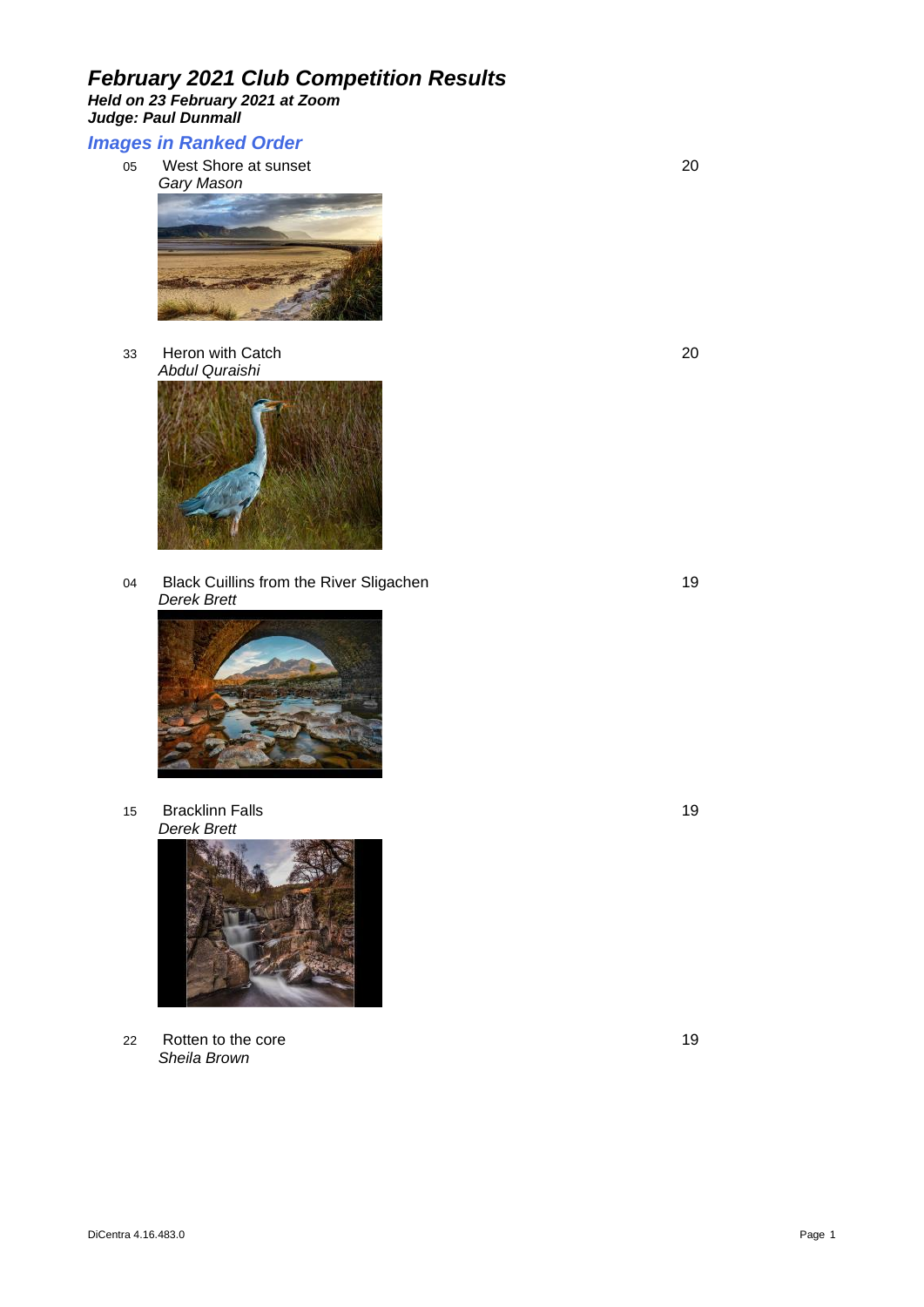*Held on 23 February 2021 at Zoom Judge: Paul Dunmall* 



40 On Guard 19 *Roy Cheetham*



48 Strong Man 19 *Roy Cheetham*



46 Daffodils and Carnations 19 *Mark Hornby*



17 Keep Your Distance 19 April 2014 19 November 2014 19 November 2019 19 November 2019 *John Lancashire*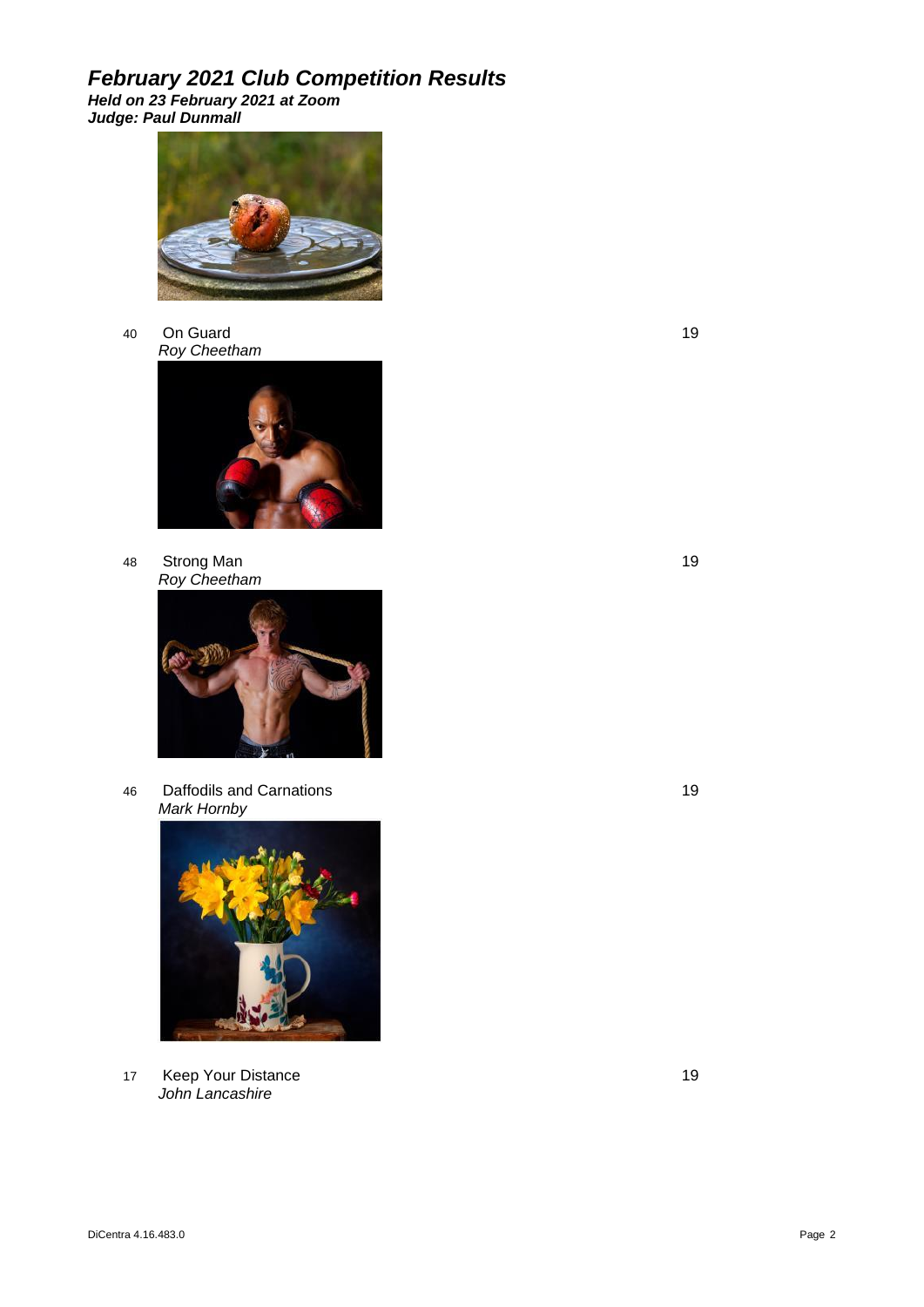*Held on 23 February 2021 at Zoom Judge: Paul Dunmall* 



41 Tomorrow will be a better day 18 *Sheila Brown*



08 Road Through the Hills 18 *Mark Hornby*



09 Autumn Cathedral 2008 18 *Mike Hitchen*



26 Eilean Donan Castle 18 and 2008 18 *Derek Brett*

DiCentra 4.16.483.0 Page 3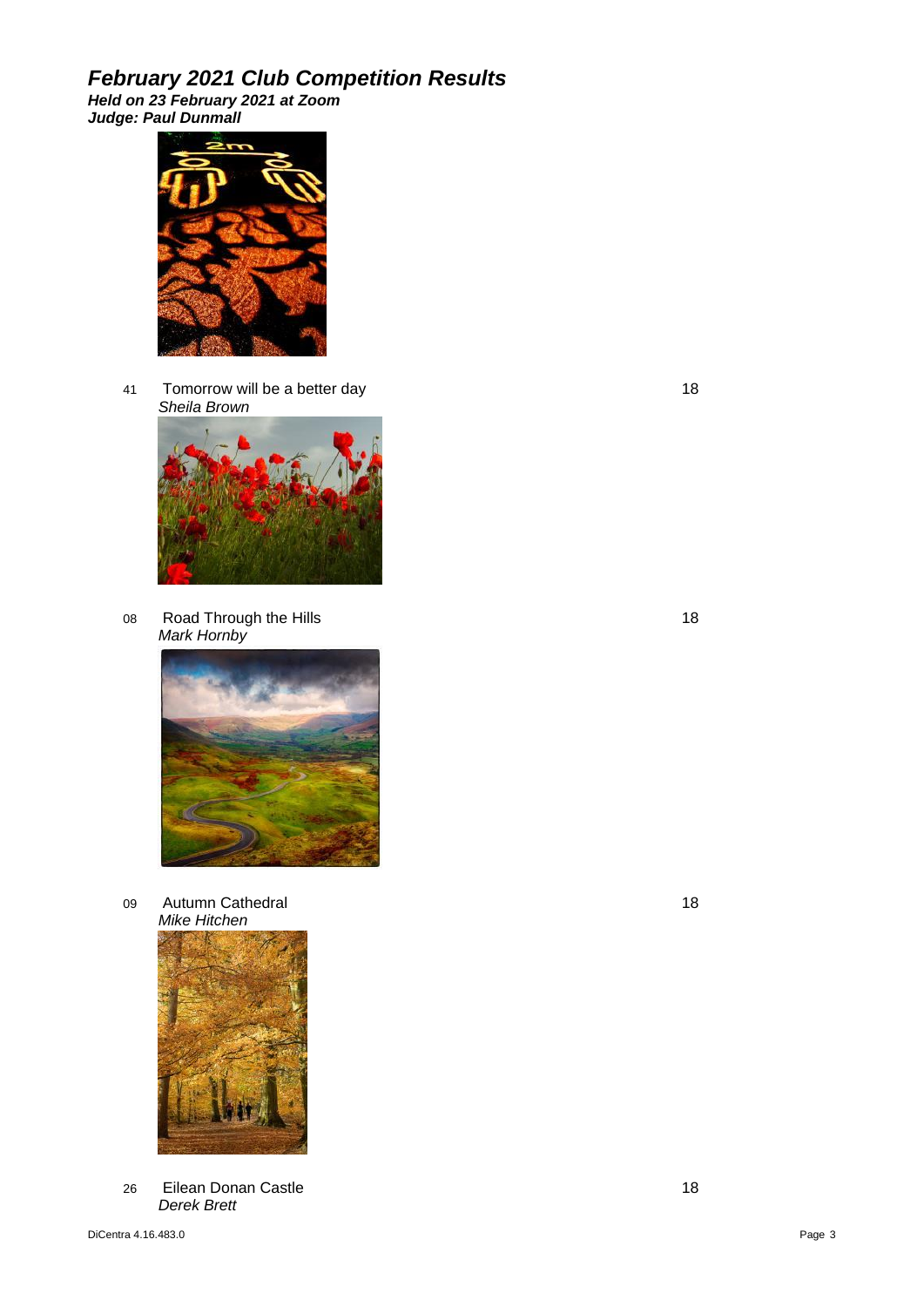*Held on 23 February 2021 at Zoom Judge: Paul Dunmall* 



30 Red Kite on the turn 18 *Mike Hitchen*



32 The fallen 18 *Sheila Brown*



38 King of the Hill 18 *Mark Hornby*



43 Swallow Falls 18 *Derek Brett*

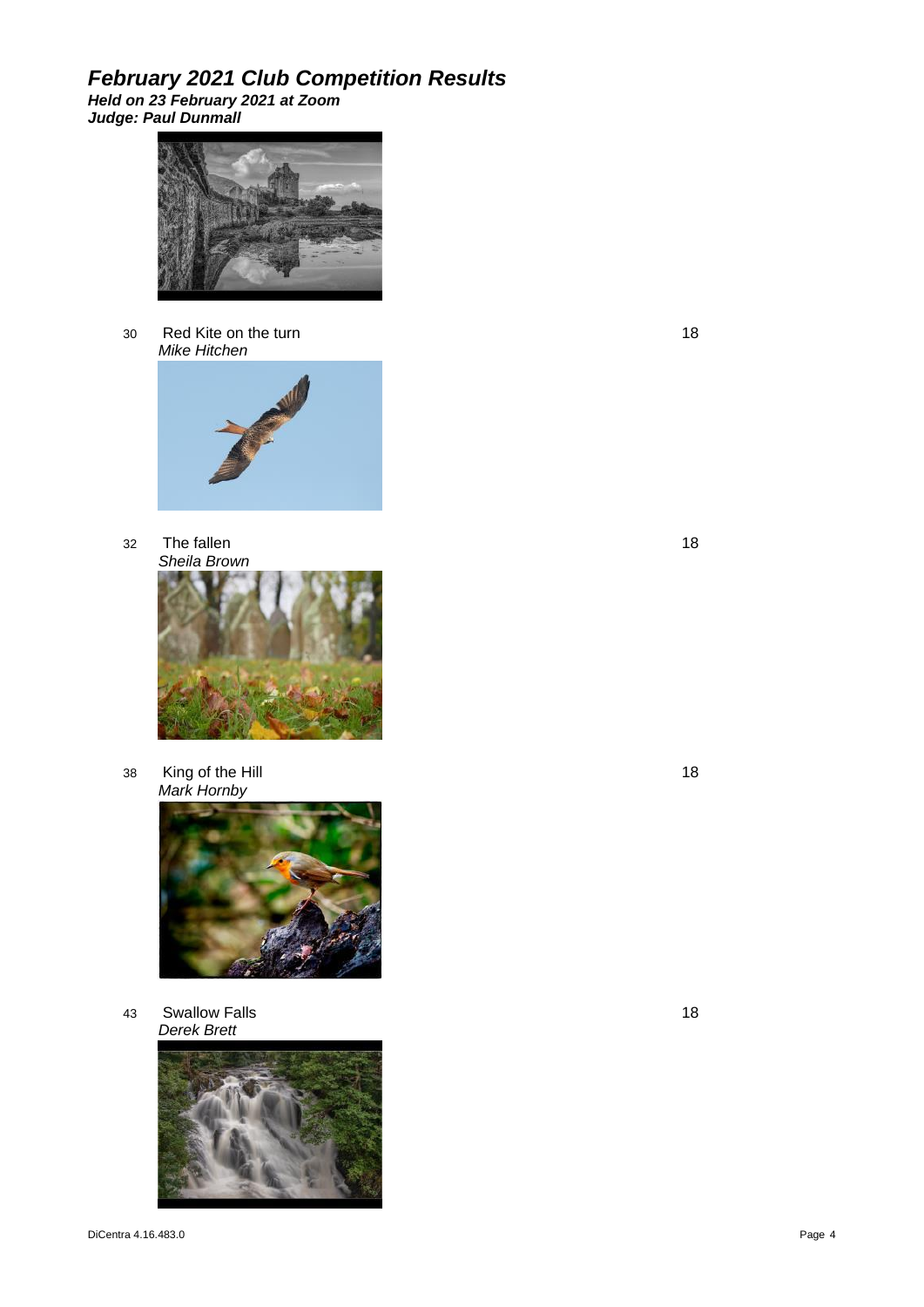#### *February 2021 Club Competition Results Held on 23 February 2021 at Zoom Judge: Paul Dunmall*

42 Lonesome 18



44 Snow on the Canal 18 *Gary Mason*



49 Winter shadows 18 *Sheila Brown*



35 Scottish Pines - Torrachilty Forest 18 *Derek Brett*



27 By the sea 18 *Gary Mason*

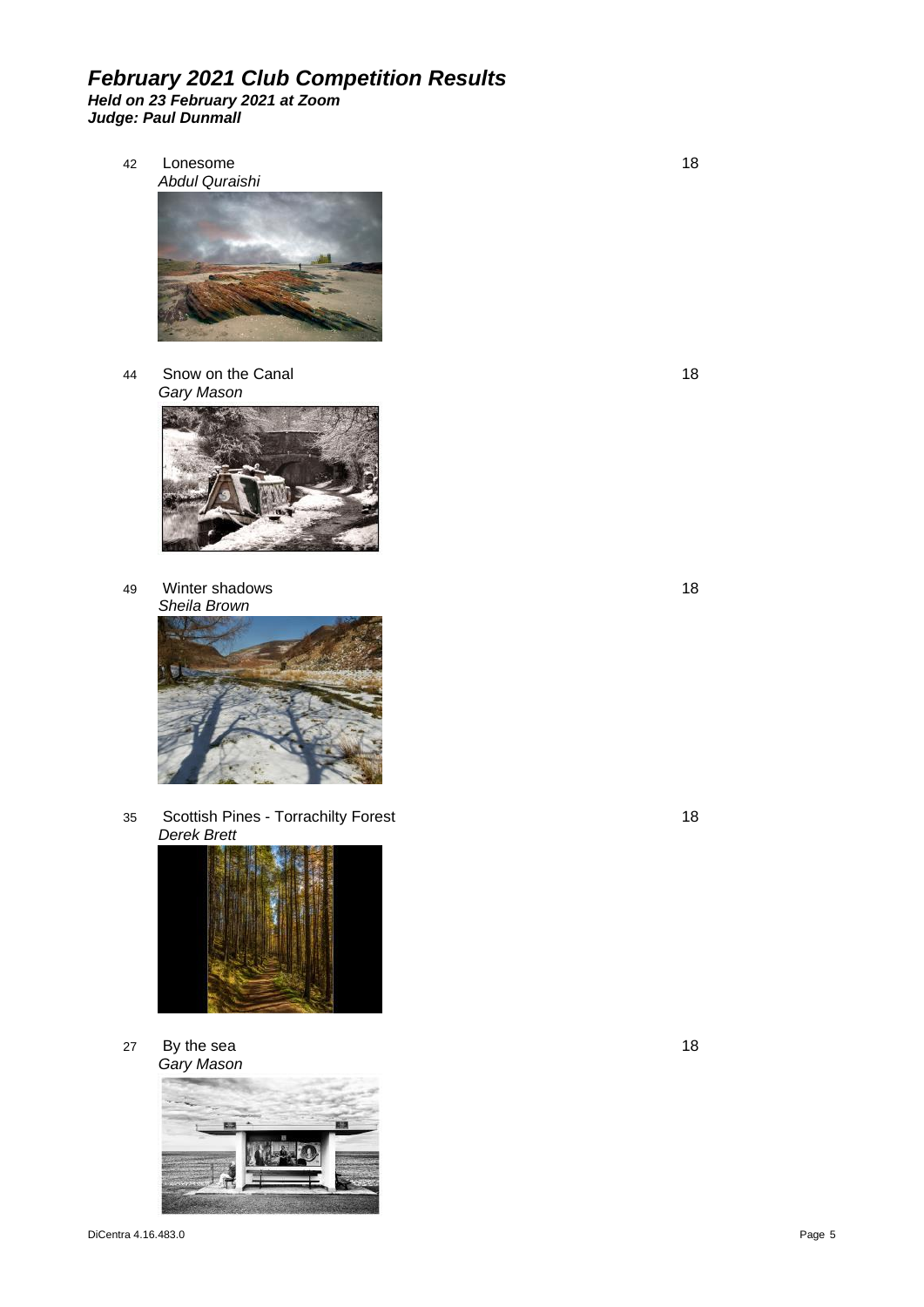20 Autumn fishing expedition 18 *Mike Hitchen*



01 Chiminey Sweeper 18 *Abdul Quraishi*



24 Mandarin Duck 17 *Annette Thomas*



10 Emma 17 *Roy Cheetham*



16 Walking Hadrians Wall 17 November 2012 17 *Gary Mason*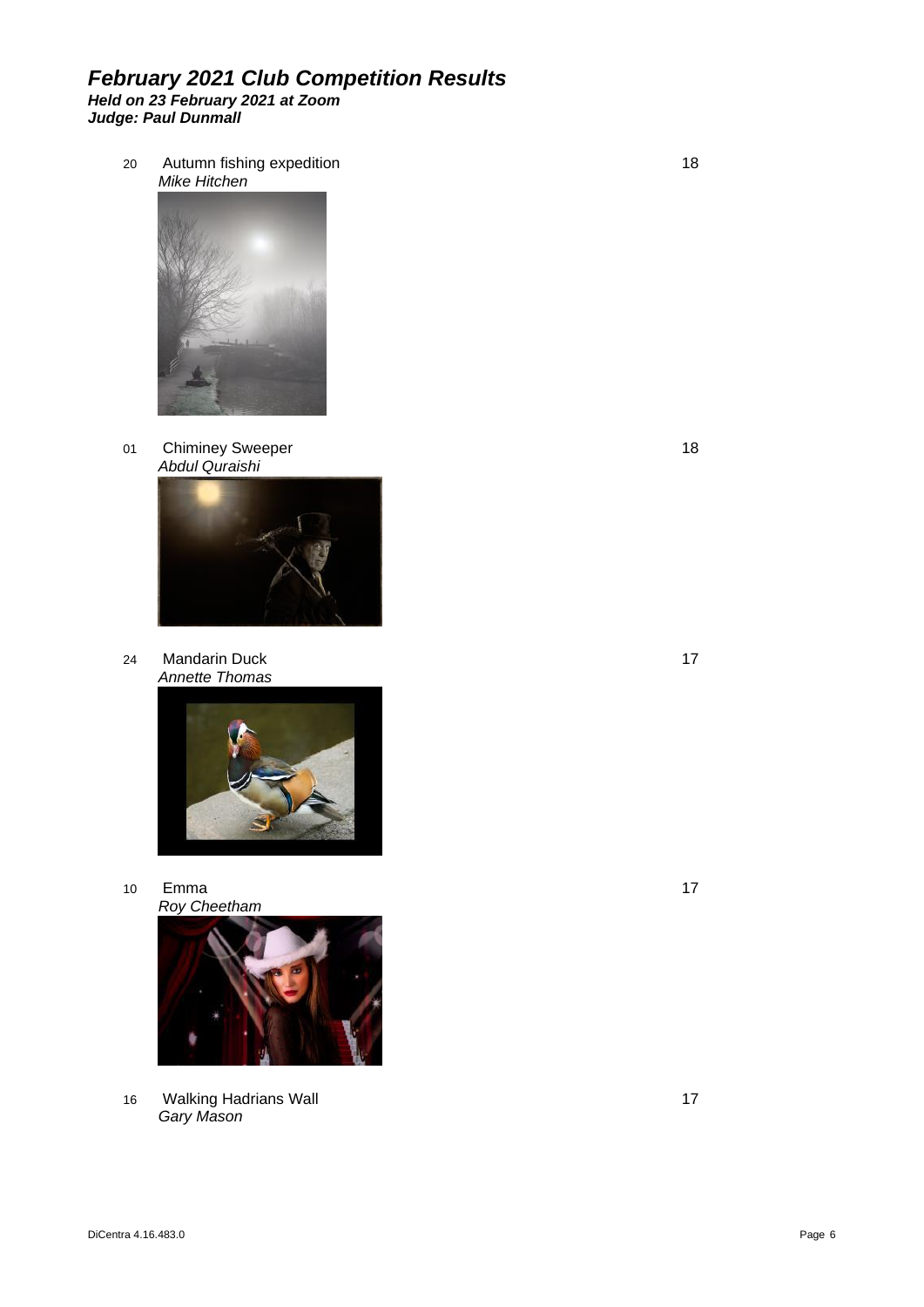*Held on 23 February 2021 at Zoom Judge: Paul Dunmall* 



23 Gotcha 17 *Abdul Quraishi*



29 Nuthatch on a Branch 17 *Mark Hornby*



31 Gwyneth 17 *Roy Cheetham*



02 Bellhagg Barn 17 *Annette Thomas*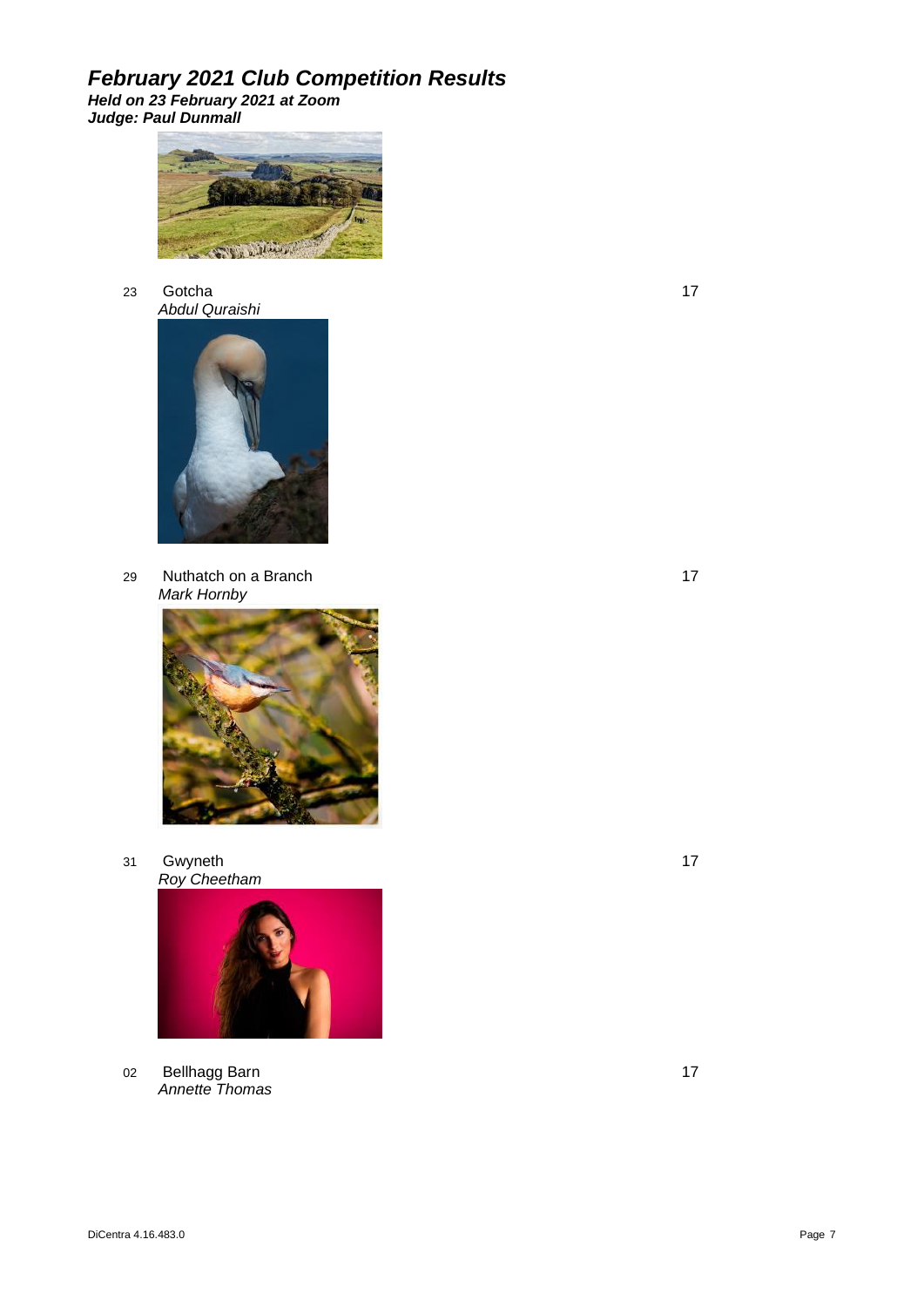*Held on 23 February 2021 at Zoom Judge: Paul Dunmall* 



39 St Mary's Lighhouse at sunrise 17 *Mike Hitchen*



18 Proud Gran 17 *Ken Orson*



45 Rocky Beck Borrowdale edited-1 17 *Ken Orson*



06 Dunham Massey 17 *John Lancashire*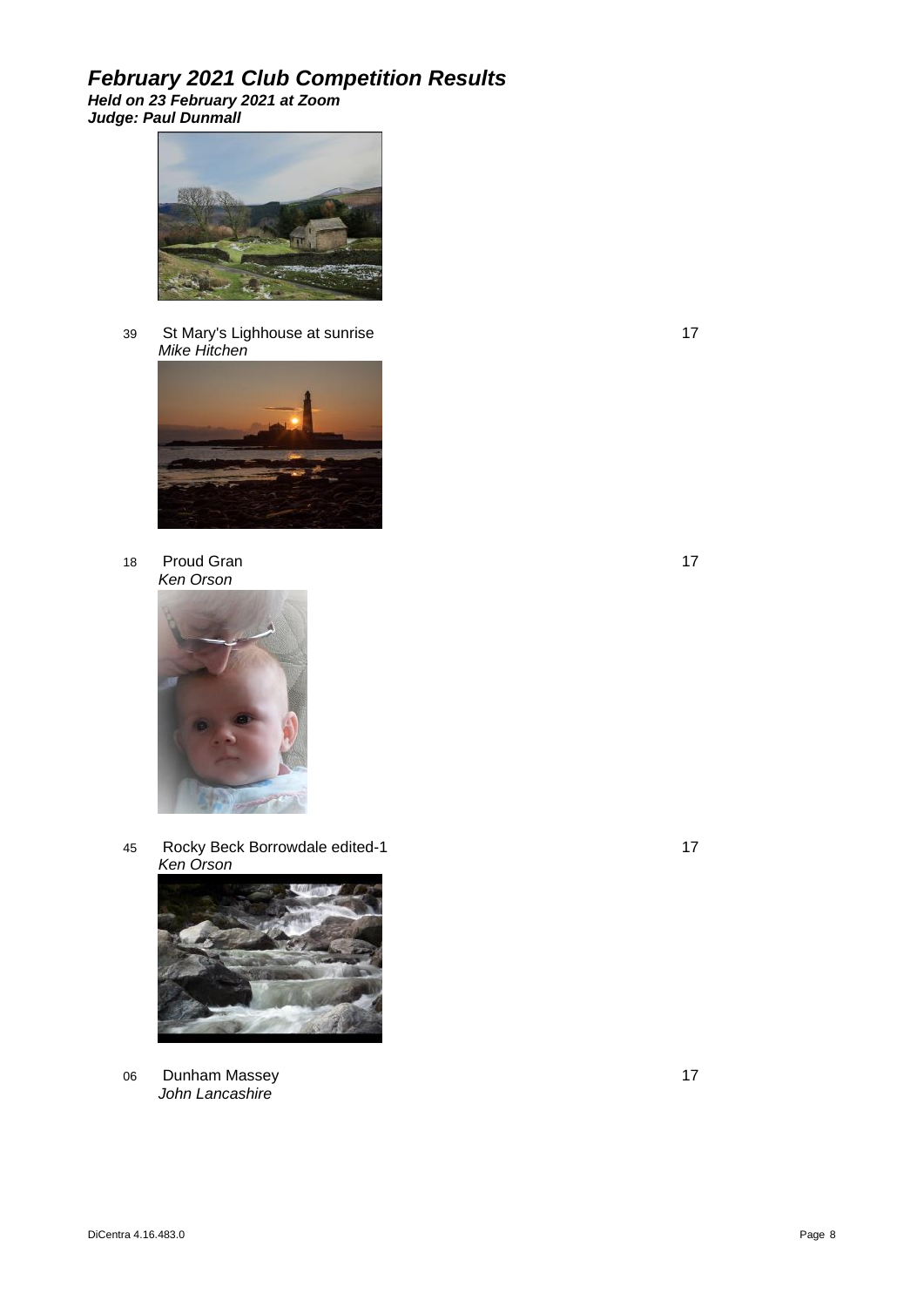*Held on 23 February 2021 at Zoom Judge: Paul Dunmall* 



34 The Courtyard 17 *Annette Thomas*



12 Classic Van 16 *Abdul Quraishi*



28 Queens Park Footbridge and River Dee 16 16 *Ken Orson*



07 Herbaceous Border - Calke Abbey 16 *Ken Orson*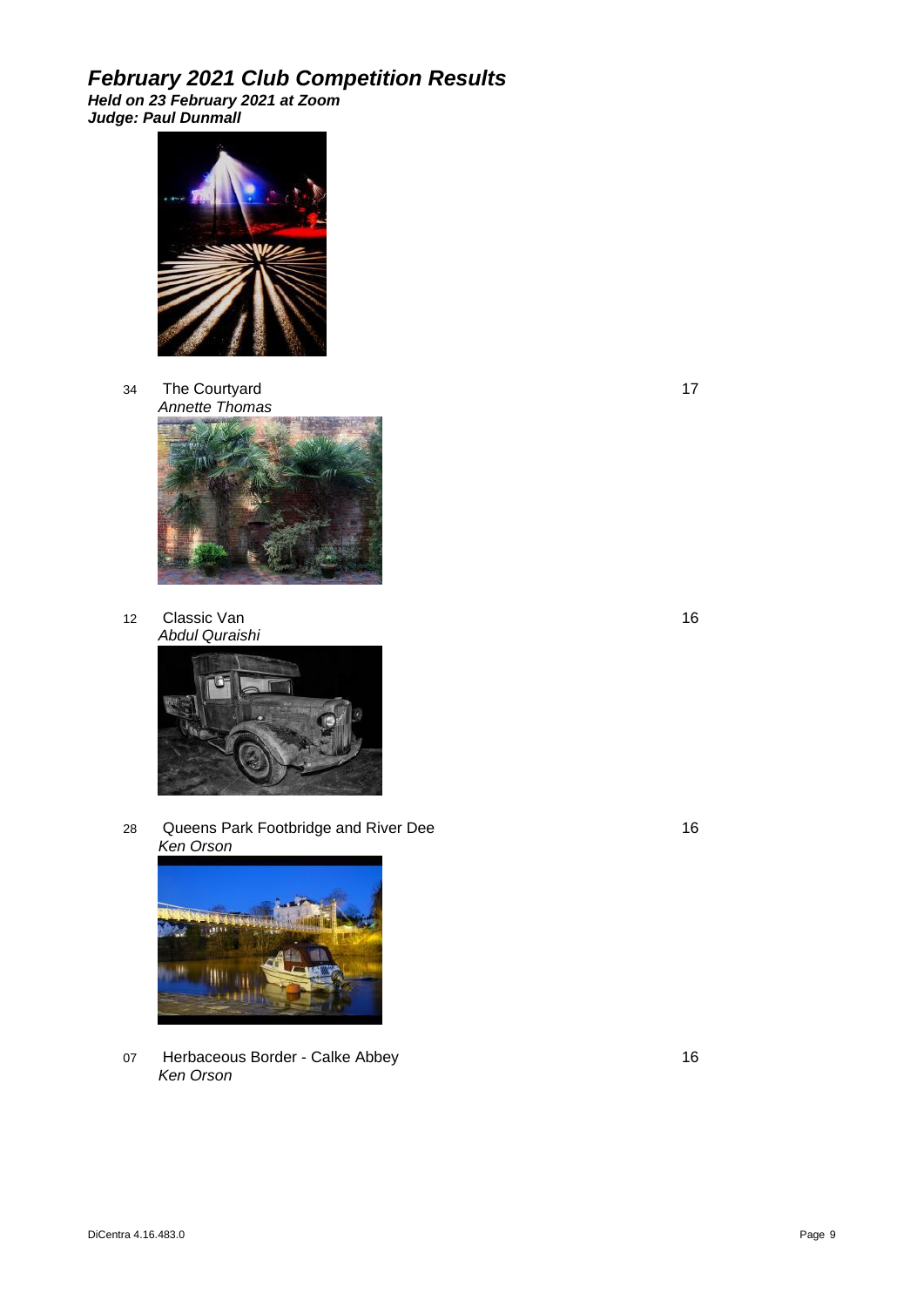*Held on 23 February 2021 at Zoom Judge: Paul Dunmall* 



19 Out of the Mist 16 *Mark Hornby*



25 Imperial Coronation Coach 16 *Chris Gibson*



37 River Great Ouse Bedford 16 *Ken Orson*



11 Refreshes the parts other cheeses can't 16 *Sheila Brown*

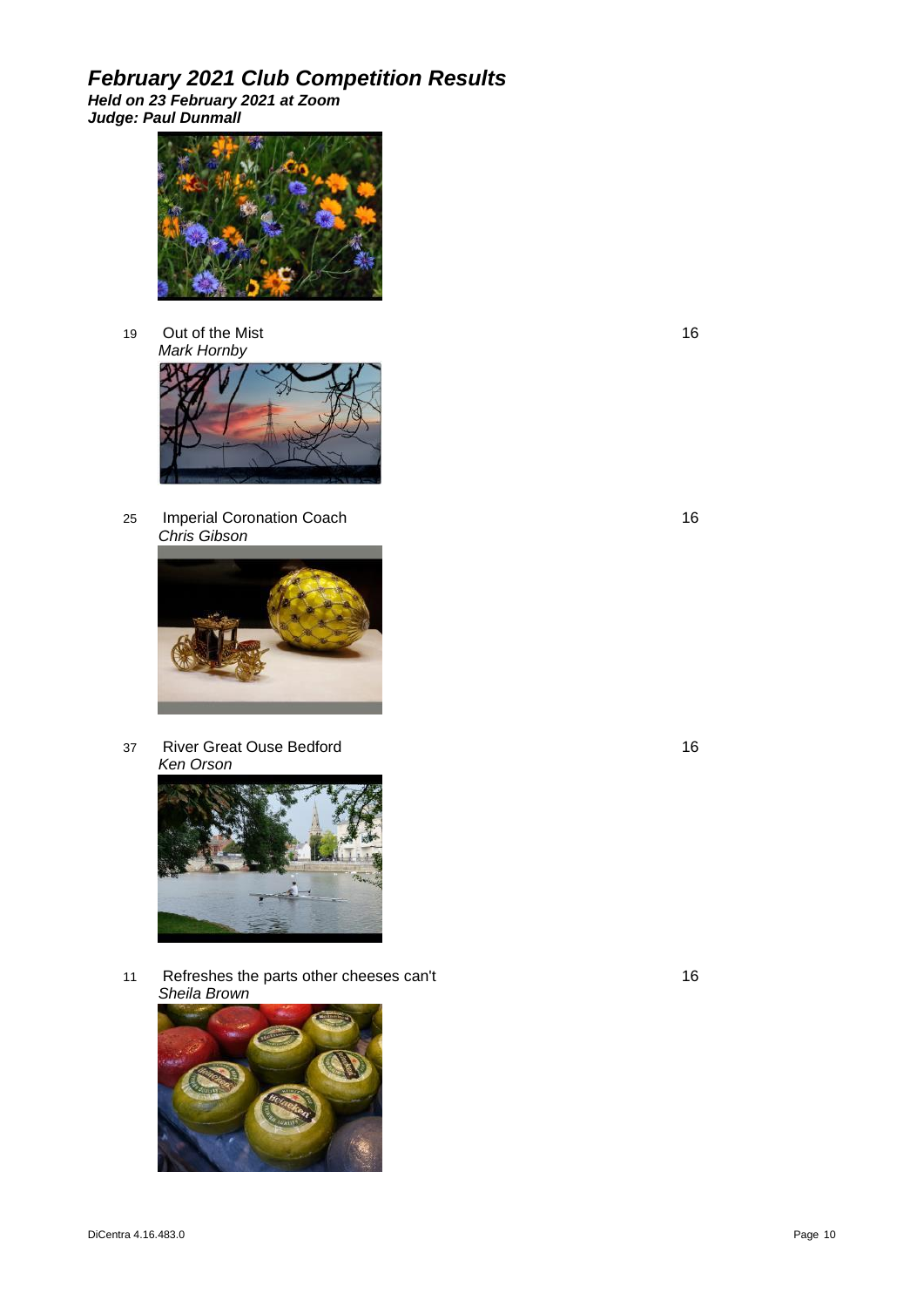#### *February 2021 Club Competition Results Held on 23 February 2021 at Zoom Judge: Paul Dunmall*

36 Katherine Gorge (Australia) 16 *Gary Mason*



47 Stile in Lyme Park 16 *Mike Hitchen*



03 Crouchin Boy 16 *Chris Gibson*



13 Looking after my Hinds 15 *Annette Thomas*



21 Gemma in Venice 2015 15 *Roy Cheetham*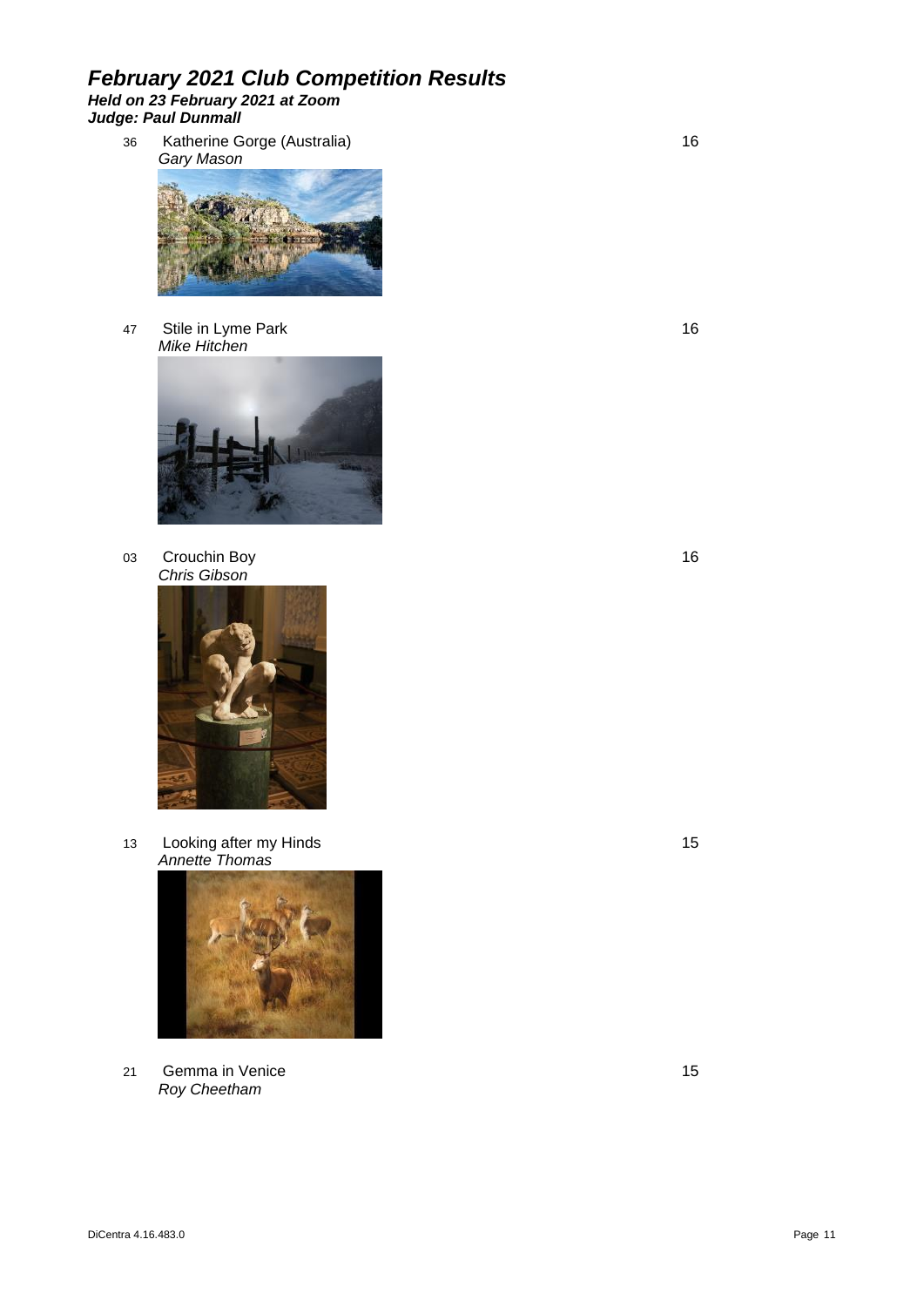*Held on 23 February 2021 at Zoom Judge: Paul Dunmall* 



14 Ropes 15 and 20 January 2016 15 and 2016 15 and 2017 15 and 2017 15 and 2017 15 and 2017 15 and 2017 16 and *Chris Gibson*

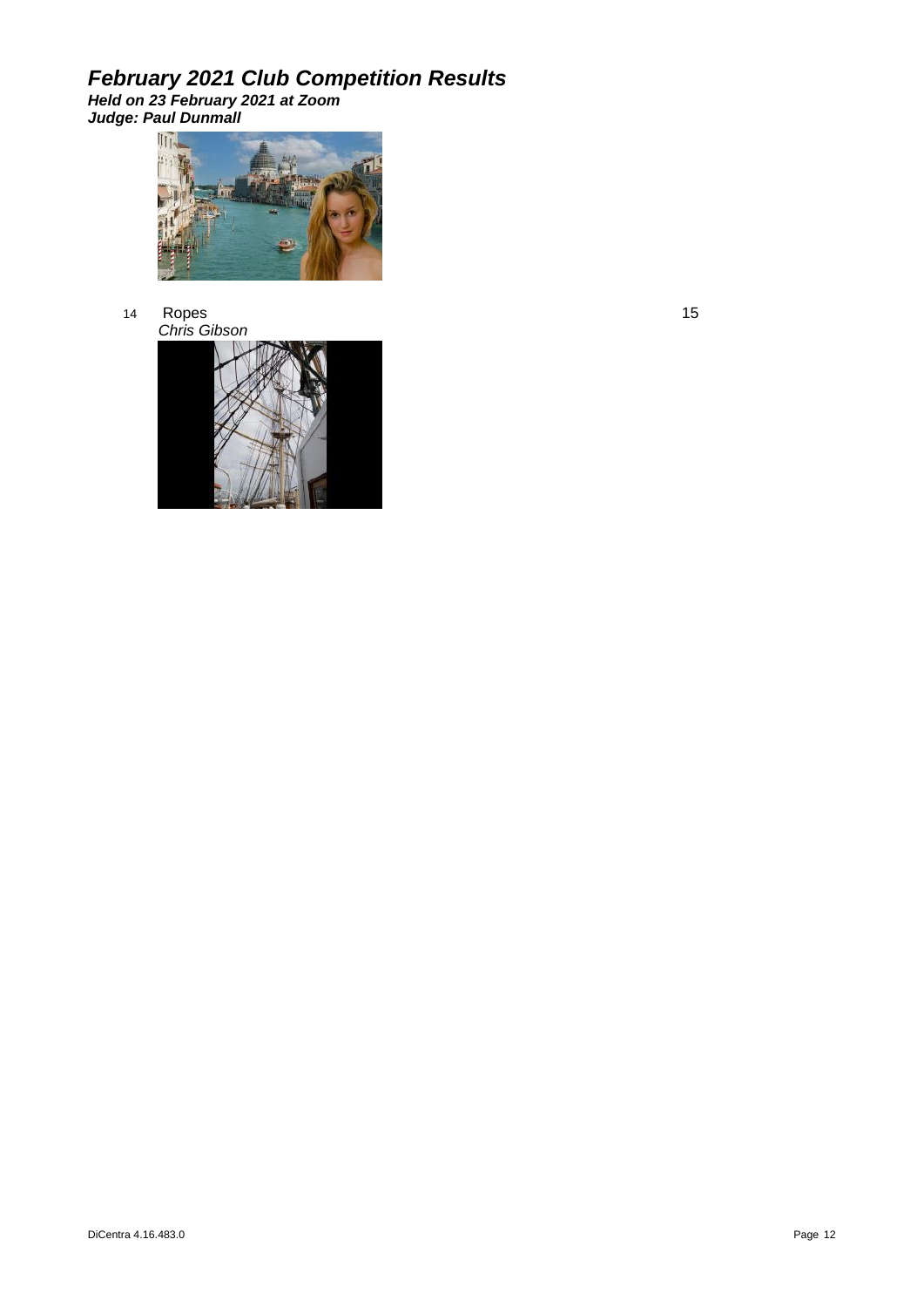*Held on 23 February 2021 at Zoom* 

*Judge: Paul Dunmall* 

#### *Entrant Scores*

| <b>Abdul Quraishi</b>  |                                                | Total: | 89 |
|------------------------|------------------------------------------------|--------|----|
| 33                     | Heron with Catch                               |        | 20 |
| 01                     | <b>Chiminey Sweeper</b>                        |        | 18 |
| 42                     | Lonesome                                       |        | 18 |
| 23                     | Gotcha                                         |        | 17 |
| 12                     | Classic Van                                    |        | 16 |
| <b>Annette Thomas</b>  |                                                | Total: | 66 |
| 02                     | Bellhagg Barn                                  |        | 17 |
| 24                     | <b>Mandarin Duck</b>                           |        | 17 |
| 34                     | The Courtyard                                  |        | 17 |
| 13                     | Looking after my Hinds                         |        | 15 |
| <b>Chris Gibson</b>    |                                                | Total: | 47 |
| 03                     | Crouchin Boy                                   |        | 16 |
| 25                     | <b>Imperial Coronation Coach</b>               |        | 16 |
| 14                     | Ropes                                          |        | 15 |
| <b>Derek Brett</b>     |                                                | Total: | 92 |
| 04                     | <b>Black Cuillins from the River Sligachen</b> |        | 19 |
| 15                     | <b>Bracklinn Falls</b>                         |        | 19 |
| 26                     | Eilean Donan Castle                            |        | 18 |
| 43                     | <b>Swallow Falls</b>                           |        | 18 |
| 35                     | Scottish Pines - Torrachilty Forest            |        | 18 |
| <b>Gary Mason</b>      |                                                | Total: | 89 |
| 05                     | West Shore at sunset                           |        | 20 |
| 27                     | By the sea                                     |        | 18 |
| 44                     | Snow on the Canal                              |        | 18 |
| 16                     | <b>Walking Hadrians Wall</b>                   |        | 17 |
| 36                     | Katherine Gorge (Australia)                    |        | 16 |
| <b>John Lancashire</b> |                                                | Total: | 36 |
| 17                     | Keep Your Distance                             |        | 19 |
| 06                     | Dunham Massey                                  |        | 17 |
| <b>Ken Orson</b>       |                                                | Total: | 82 |
| 18                     | Proud Gran                                     |        | 17 |
| 45                     | Rocky Beck Borrowdale edited-1                 |        | 17 |
| 07                     | Herbaceous Border - Calke Abbey                |        | 16 |
| 37                     | <b>River Great Ouse Bedford</b>                |        | 16 |
| 28                     | Queens Park Footbridge and River Dee           |        | 16 |
| <b>Mark Hornby</b>     |                                                | Total: | 88 |
| 46                     | Daffodils and Carnations                       |        | 19 |
| 08                     | Road Through the Hills                         |        | 18 |
| 38                     | King of the Hill                               |        | 18 |
| 29                     | Nuthatch on a Branch                           |        | 17 |
| 19                     | Out of the Mist                                |        | 16 |
| <b>Mike Hitchen</b>    |                                                | Total: | 87 |
| 09                     | Autumn Cathedral                               |        | 18 |
| 20                     | Autumn fishing expedition                      |        | 18 |
| 30                     | Red Kite on the turn                           |        | 18 |
| 39                     | St Mary's Lighhouse at sunrise                 |        | 17 |
| 47                     | Stile in Lyme Park                             |        | 16 |